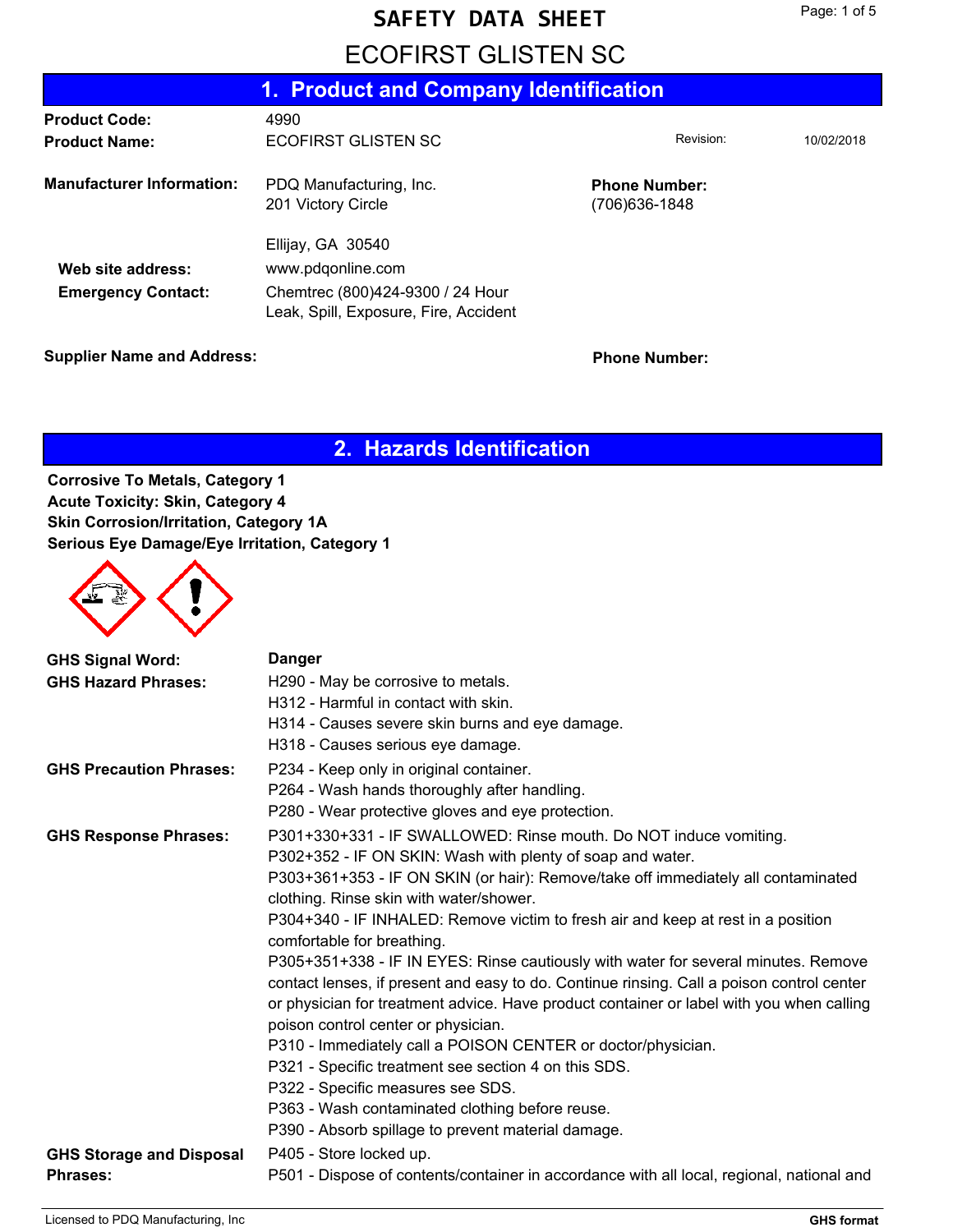# **ECOFIRST GLISTEN SC SAFETY DATA SHEET** international regulations.

| <b>Potential Health Effects</b><br>(Acute and Chronic):                                           |                                   |                                                                                                                                                                                                                                                                                                                                                                                                                                                                |                                                                                                        |  |
|---------------------------------------------------------------------------------------------------|-----------------------------------|----------------------------------------------------------------------------------------------------------------------------------------------------------------------------------------------------------------------------------------------------------------------------------------------------------------------------------------------------------------------------------------------------------------------------------------------------------------|--------------------------------------------------------------------------------------------------------|--|
| Inhalation:                                                                                       |                                   | May cause respiratory tract irritation.                                                                                                                                                                                                                                                                                                                                                                                                                        |                                                                                                        |  |
| <b>Skin Contact:</b>                                                                              |                                   | Causes severe skin irritation and burns.                                                                                                                                                                                                                                                                                                                                                                                                                       |                                                                                                        |  |
| <b>Eye Contact:</b>                                                                               |                                   | Causes severe eye burns.                                                                                                                                                                                                                                                                                                                                                                                                                                       |                                                                                                        |  |
| Ingestion:                                                                                        |                                   |                                                                                                                                                                                                                                                                                                                                                                                                                                                                | Causes severe digestive tract burns with abdominal pain, vomiting, and possible death.                 |  |
|                                                                                                   | 3.                                |                                                                                                                                                                                                                                                                                                                                                                                                                                                                | <b>Composition/Information on Ingredients</b>                                                          |  |
| CAS#                                                                                              |                                   | <b>Hazardous Components (Chemical Name)</b>                                                                                                                                                                                                                                                                                                                                                                                                                    | Concentration                                                                                          |  |
| 1310-73-2                                                                                         |                                   | Sodium hydroxide {Caustic soda; Lye solution}                                                                                                                                                                                                                                                                                                                                                                                                                  | 40.0 -70.0 %                                                                                           |  |
| 527-07-1                                                                                          | monosodium salt}                  | Sodium Gluconate {D-Gluconic acid,                                                                                                                                                                                                                                                                                                                                                                                                                             | 10.0 -20.0 %                                                                                           |  |
|                                                                                                   |                                   |                                                                                                                                                                                                                                                                                                                                                                                                                                                                | <b>4. First Aid Measures</b>                                                                           |  |
| <b>Emergency and First Aid</b><br><b>Procedures:</b>                                              |                                   |                                                                                                                                                                                                                                                                                                                                                                                                                                                                |                                                                                                        |  |
| In Case of Inhalation:                                                                            |                                   | physician.                                                                                                                                                                                                                                                                                                                                                                                                                                                     | If breathed in, move person into fresh air. If breathing is difficult, give oxygen. Consult a          |  |
| In Case of Skin Contact:                                                                          |                                   | water. Get medical aid.                                                                                                                                                                                                                                                                                                                                                                                                                                        | Take off contaminated clothing and shoes immediately. Wash off with soap and plenty of                 |  |
| In Case of Eye Contact:                                                                           |                                   | lower eyelids. Get medical aid immediately.                                                                                                                                                                                                                                                                                                                                                                                                                    | Flush eyes with plenty of water for at least 15 minutes, occasionally lifting the upper and            |  |
| In Case of Ingestion:                                                                             |                                   | Do NOT induce vomiting. Never give anything by mouth to an unconscious person.<br>Rinse mouth with water. Consult a physician.                                                                                                                                                                                                                                                                                                                                 |                                                                                                        |  |
|                                                                                                   |                                   |                                                                                                                                                                                                                                                                                                                                                                                                                                                                | <b>5. Fire Fighting Measures</b>                                                                       |  |
| <b>Flash Pt:</b>                                                                                  |                                   | Method Used: Estimate<br>NP.                                                                                                                                                                                                                                                                                                                                                                                                                                   |                                                                                                        |  |
| <b>Explosive Limits:</b>                                                                          |                                   | UEL: No data.<br>LEL: No data.                                                                                                                                                                                                                                                                                                                                                                                                                                 |                                                                                                        |  |
| <b>Autoignition Pt:</b>                                                                           |                                   | No data.                                                                                                                                                                                                                                                                                                                                                                                                                                                       |                                                                                                        |  |
|                                                                                                   |                                   |                                                                                                                                                                                                                                                                                                                                                                                                                                                                | Suitable Extinguishing Media:Use water spray, dry chemical, carbon dioxide, or alcohol-resistant foam. |  |
| <b>Fire Fighting Instructions:</b>                                                                |                                   | Further information. As in any fire, wear a self-contained breathing apparatus in<br>pressure-demand, MSHA/NIOSH (approved or equivalent), and full protective gear.<br>Material will not burn. During a fire, irritating and highly toxic gases may be generated by<br>thermal decomposition or combustion. Runoff from fire control or dilution water may<br>cause pollution.                                                                                |                                                                                                        |  |
| <b>Flammable Properties and</b><br>Hazards:                                                       |                                   | No data available.                                                                                                                                                                                                                                                                                                                                                                                                                                             |                                                                                                        |  |
|                                                                                                   |                                   |                                                                                                                                                                                                                                                                                                                                                                                                                                                                | <b>6. Accidental Release Measures</b>                                                                  |  |
| <b>Protective Precautions,</b><br><b>Protective Equipment and</b><br><b>Emergency Procedures:</b> |                                   | Avoid breathing vapors, mist or gas. Ensure adequate ventilation. Evacuate personnel to<br>safe areas. For personal protection see section 8. Use personal protective equipment.                                                                                                                                                                                                                                                                               |                                                                                                        |  |
|                                                                                                   | <b>Environmental Precautions:</b> | Prevent further leakage or spillage if safe to do so. Do not let product enter drains.<br>Discharge into the environment must be avoided.                                                                                                                                                                                                                                                                                                                      |                                                                                                        |  |
| <b>Steps To Be Taken In Case</b><br><b>Material Is Released Or</b><br>Spilled:                    |                                   | Pick up and arrange disposal without creating dust. Keep in suitable, closed containers<br>for disposal. Use proper personal protective equipment as indicated in Section 8.<br>Spills/Leaks: Absorb spill with inert material (e.g. vermiculite, sand or earth), then place<br>in suitable container. Clean up spills immediately, observing precautions in the Protective<br>Equipment section. Sweep up, then place into a suitable container for disposal. |                                                                                                        |  |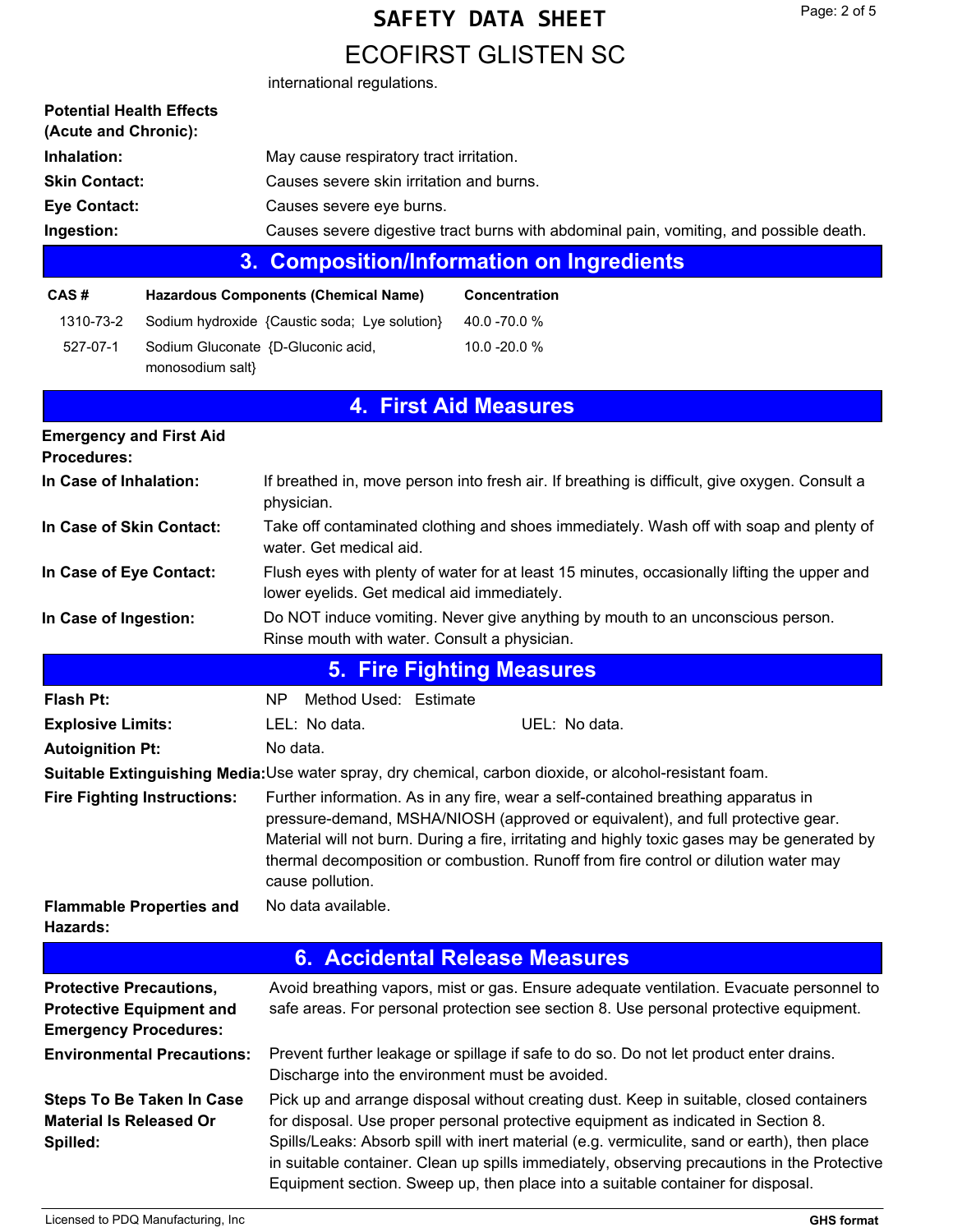# **ECOFIRST GLISTEN SC SAFETY DATA SHEET**

#### **7. Handling and Storage** Avoid formation of dust and aerosols. For precautions see section 2. Wash thoroughly after handling. Avoid contact with skin and eyes. Avoid ingestion and inhalation. **Precautions To Be Taken in Handling: Precautions To Be Taken in** Keep container tightly closed in a dry and well-ventilated place. Hygroscopic. **Storing:**

|                                                    | 8. .                          | <b>Exposure Controls/Personal Protection</b>                                                                                                                                                                                                                                                      |                 |               |                  |                     |
|----------------------------------------------------|-------------------------------|---------------------------------------------------------------------------------------------------------------------------------------------------------------------------------------------------------------------------------------------------------------------------------------------------|-----------------|---------------|------------------|---------------------|
| CAS#                                               | <b>Partial Chemical Name</b>  |                                                                                                                                                                                                                                                                                                   | <b>OSHA TWA</b> |               | <b>ACGIH TWA</b> | <b>Other Limits</b> |
| 1310-73-2                                          | solution}                     | Sodium hydroxide {Caustic soda; Lye                                                                                                                                                                                                                                                               | PEL: 2 mg/m3    |               | CEIL: 2 mg/m3    | No data.            |
| 527-07-1                                           | monosodium salt}              | Sodium Gluconate {D-Gluconic acid,                                                                                                                                                                                                                                                                | No data.        |               | No data.         | No data.            |
| <b>Respiratory Equipment</b><br>(Specify Type):    |                               | Respirator protection is not normally required.                                                                                                                                                                                                                                                   |                 |               |                  |                     |
| <b>Eye Protection:</b>                             |                               | Wear appropriate protective eyeglasses or chemical safety goggles as described by<br>OSHA's eye and face protection regulations in 29 CFR 1910.133 or European Standard<br>EN166.                                                                                                                 |                 |               |                  |                     |
| <b>Protective Gloves:</b>                          |                               | Handle with gloves.                                                                                                                                                                                                                                                                               |                 |               |                  |                     |
| <b>Other Protective Clothing:</b>                  |                               | Wear appropriate protective clothing to prevent skin exposure. Impervious clothing.                                                                                                                                                                                                               |                 |               |                  |                     |
| <b>Engineering Controls</b><br>(Ventilation etc.): |                               | Handle in accordance with good industrial hygiene and safety practice. Wash hands<br>before breaks and at the end of workday. There are no special ventilation requirements.<br>Facilities storing or utilizing this material should be equipped with an eyewash facility and<br>a safety shower. |                 |               |                  |                     |
| <b>Environmental Exposure</b><br><b>Controls:</b>  |                               | Prevent further leakage or spillage if safe to do so. Do not let product enter drains.<br>Discharge into the environment must be avoided.                                                                                                                                                         |                 |               |                  |                     |
|                                                    |                               | 9. Physical and Chemical Properties                                                                                                                                                                                                                                                               |                 |               |                  |                     |
| <b>Physical States:</b>                            |                               | [ ] Liquid<br>[ ] Gas                                                                                                                                                                                                                                                                             | [X] Solid       |               |                  |                     |
| <b>Appearance and Odor:</b>                        |                               | White to off-white solid block<br>Mild odor.                                                                                                                                                                                                                                                      |                 |               |                  |                     |
| <b>Melting Point:</b>                              |                               | 50.00 C - 75.00 C                                                                                                                                                                                                                                                                                 |                 |               |                  |                     |
| <b>Boiling Point:</b>                              |                               | > 100.00 C                                                                                                                                                                                                                                                                                        |                 |               |                  |                     |
| <b>Autoignition Pt:</b>                            |                               | No data.                                                                                                                                                                                                                                                                                          |                 |               |                  |                     |
| Flash Pt:                                          |                               | <b>NP</b><br>Method Used: Estimate                                                                                                                                                                                                                                                                |                 |               |                  |                     |
| <b>Explosive Limits:</b>                           |                               | LEL: No data.                                                                                                                                                                                                                                                                                     |                 | UEL: No data. |                  |                     |
|                                                    | Specific Gravity (Water = 1): | ~1.3                                                                                                                                                                                                                                                                                              |                 |               |                  |                     |
| Vapor Pressure (vs. Air or<br>$mm Hg$ :            |                               | No data.                                                                                                                                                                                                                                                                                          |                 |               |                  |                     |
|                                                    | Vapor Density (vs. Air = 1):  | No data.                                                                                                                                                                                                                                                                                          |                 |               |                  |                     |
| <b>Evaporation Rate:</b>                           |                               | No data.                                                                                                                                                                                                                                                                                          |                 |               |                  |                     |
| <b>Solubility in Water:</b>                        |                               | Complete                                                                                                                                                                                                                                                                                          |                 |               |                  |                     |
| pH:                                                |                               | $> 11.5 - @ 1\%$                                                                                                                                                                                                                                                                                  |                 |               |                  |                     |
| <b>Percent Volatile:</b>                           |                               | No data.                                                                                                                                                                                                                                                                                          |                 |               |                  |                     |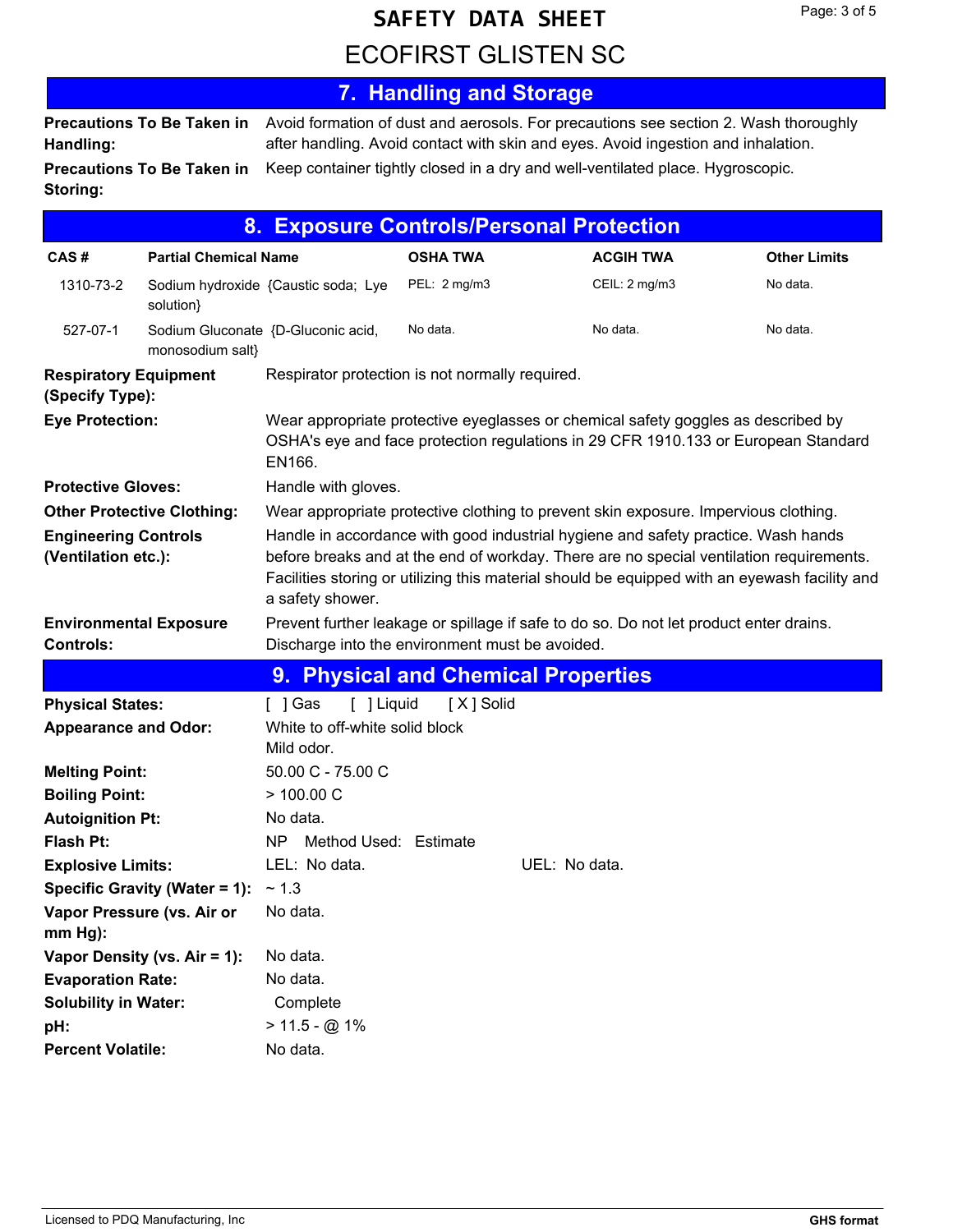# **ECOFIRST GLISTEN SC SAFETY DATA SHEET**

|                                                                                                                                       | 10. Stability and Reactivity                               |  |  |  |  |
|---------------------------------------------------------------------------------------------------------------------------------------|------------------------------------------------------------|--|--|--|--|
| <b>Reactivity:</b>                                                                                                                    | No data available.                                         |  |  |  |  |
| Stability:                                                                                                                            | Unstable [ ]<br>Stable $[X]$                               |  |  |  |  |
| <b>Conditions To Avoid -</b><br>Instability:                                                                                          | Incompatible materials, Excess heat, Exposure to moisture. |  |  |  |  |
| Avoid:                                                                                                                                | <b>Incompatibility - Materials To Strong acids.</b>        |  |  |  |  |
| Hazardous Decomposition or Carbon monoxide, irritating and toxic fumes and gases, Carbon dioxide, sodium oxide.<br><b>Byproducts:</b> |                                                            |  |  |  |  |
| <b>Possibility of Hazardous</b><br><b>Reactions:</b>                                                                                  | Will not occur $[X]$<br>Will occur [ ]                     |  |  |  |  |
| <b>Conditions To Avoid -</b><br><b>Hazardous Reactions:</b>                                                                           | No data available.                                         |  |  |  |  |
| <b>11. Toxicological Information</b>                                                                                                  |                                                            |  |  |  |  |

|                                              | <b>Toxicological Information:</b> | No data available.                                                                                                                                               |            |             |              |             |
|----------------------------------------------|-----------------------------------|------------------------------------------------------------------------------------------------------------------------------------------------------------------|------------|-------------|--------------|-------------|
| Sensitization:                               |                                   | No data available.                                                                                                                                               |            |             |              |             |
| <b>Carcinogenicity/Other</b><br>Information: |                                   | IARC: No component of this product present at levels greater than or equal to 0.1% is<br>identified as probable, possible or confirmed human carcinogen by IARC. |            |             |              |             |
| CAS#                                         |                                   | <b>Hazardous Components (Chemical Name)</b>                                                                                                                      | <b>NTP</b> | <b>IARC</b> | <b>ACGIH</b> | <b>OSHA</b> |
| 1310-73-2                                    |                                   | Sodium hydroxide {Caustic soda; Lye solution}                                                                                                                    | n.a.       | n.a.        | n.a.         | n.a.        |
| 527-07-1                                     |                                   | Sodium Gluconate {D-Gluconic acid, monosodium salt}                                                                                                              | n.a.       | n.a.        | n.a.         | n.a.        |

|                                               | <b>12. Ecological Information</b>                                                                                                                                                                                                                                                                                                                                            |  |  |  |  |
|-----------------------------------------------|------------------------------------------------------------------------------------------------------------------------------------------------------------------------------------------------------------------------------------------------------------------------------------------------------------------------------------------------------------------------------|--|--|--|--|
|                                               | No data available.                                                                                                                                                                                                                                                                                                                                                           |  |  |  |  |
| <b>Results of PBT and vPvB</b><br>assessment: | PBT/vPvB assessment not available as chemical safety assessment not required/not<br>conducted.                                                                                                                                                                                                                                                                               |  |  |  |  |
| Persistence and<br>Degradability:             | The methods for determining the biological degradability are not applicable to inorganic<br>substances.                                                                                                                                                                                                                                                                      |  |  |  |  |
| <b>Bioaccumulative Potential:</b>             | No data available.                                                                                                                                                                                                                                                                                                                                                           |  |  |  |  |
| <b>Mobility in Soil:</b>                      | No data available.                                                                                                                                                                                                                                                                                                                                                           |  |  |  |  |
|                                               | <b>13. Disposal Considerations</b>                                                                                                                                                                                                                                                                                                                                           |  |  |  |  |
| <b>Waste Disposal Method:</b>                 | Contaminated packaging. Chemical waste generators must determine whether a<br>discarded chemical is classified as a hazardous waste. US EPA guidelines for the<br>classification determination are listed in 40 CFR Parts 261. Additionally, waste<br>generators must consult state and local hazardous waste regulations to ensure complete<br>and accurate classification. |  |  |  |  |